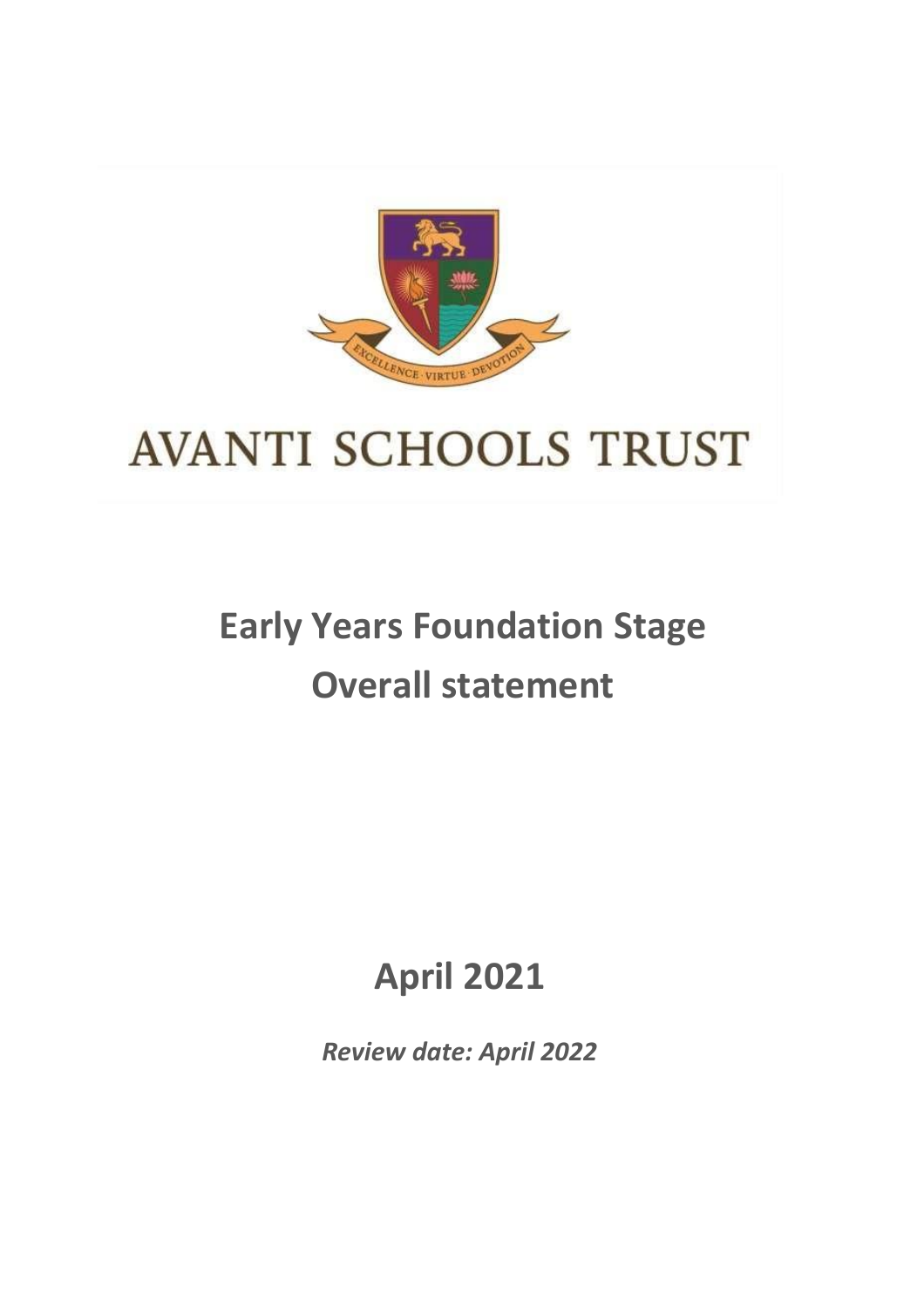### **The Early Years Foundation Stage (EYFS)**

Early childhood is the foundation on which children build the rest of their lives. We value the importance that the Early Years Foundation Stage (EYFS) plays in laying secure foundations for future learning and development. We also view the EYFS as preparation for life and not simply preparation for the next stage of education. The Avanti Way underpins all we do, to ensure our children have the best possible start on their journey to Educational Excellence, Spiritual Insight and Character Formation.

#### **Aim**

We aim to support all children to become independent and collaborative learners by:

- Providing a happy, safe, stimulating and challenging programme of learning and development.
- Providing a broad, balanced and creative curriculum that will set in place firm foundations for further learning and development.
- Fostering independence and self-confidence in all children.
- Valuing what each child can do, assessing their individual needs and helping each child to progress.
- Developing strong relationships with parents and carers to build a partnership in supporting their children. We know parents are children's first and most enduring educators and we value the contribution they make.
- Provide a caring and inclusive learning environment which is sensitive to the requirements of the individual child including those who have additional needs.

### **Curriculum**

The early years curriculum we will offer children is based on the following principles:

- It builds on what children already know and can do.
- It ensures that no child is excluded or disadvantaged.
- It offers a structure for learning that has a range of starting points, content that matches the needs of young children, and activities that provide opportunities for learning both indoors and outdoors.
- It provides a rich and stimulating environment.
- It acknowledges the importance of a full working partnership with parents and carers.

Our curriculum for EYFS is based on the statutory framework for the early years foundation stage 2021 (setting the standards for learning, development and care for children from birth to five). We use *Development Matters in the Early Years Foundation Stage;* non-statutory guidance material which support the implementation of the statutory requirements of the EYFS. At the end of the Reception year, each child will be assessed against the 17 Early Learning Goals (ELGs), each one linked to one of the seven areas of learning highlighted in the EYFS curriculum below.